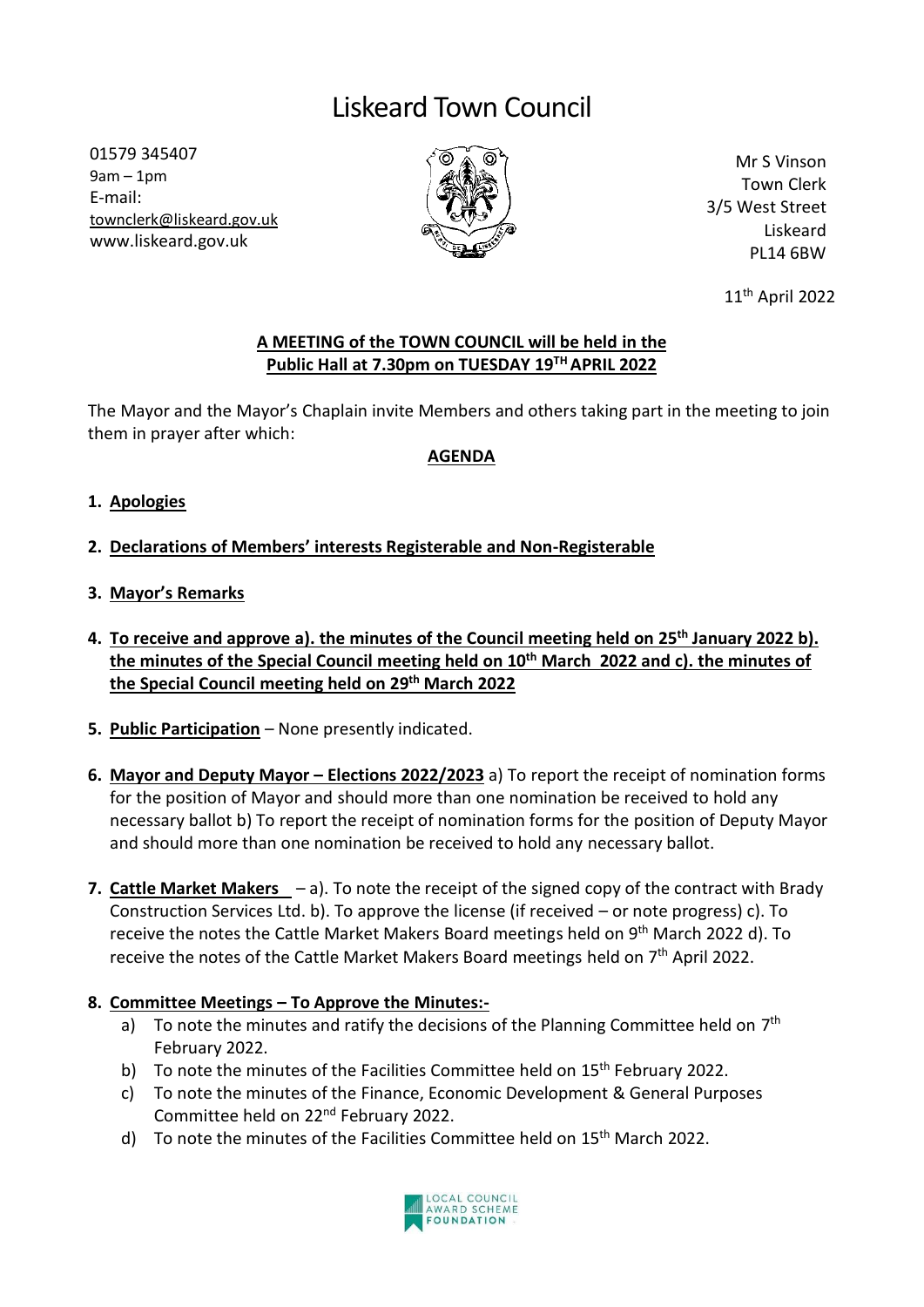- e) To note the minutes of the Communication & Engagement Committee held on 22nd March 2022.
- f) To note the minutes and ratify the decisions of the Planning Committee held on 4<sup>th</sup> April 2022.
- **9. RFO Reports –** (for information bank balances, precept, and grant receipts, Cattle Market Makers financial update and the internal audits arrangements)
- **10. Budget Monitoring to 2021/2022** To receive and accept a budget report to the 28th February 2022.
- **11. Schedule of Payments – To receive and approve the schedule of payments.**
- **12. Town Emergency Plan (attached).** To receive and approve the Town Emergency Plan.
- **13. Community Governance Review – Cornwall Council**  To approve updating the Community Governance Review team with the developer interest and pre-application discussions on the Tencreek site.
- **14. Local Cycling and Walking Infrastructure Plan (LCWIP)** a). To agree the Local Cycling and Walking Instructure Plan as the basis for the further work and attracting funding. b). To agree in principle to push for a 20 mph zone for Liskeard. c). To note the agreed priorities for more detailed design and the revised timetable for the completion of the work.
- **15. Council Employee Procedures – Our Policies and Procedures Appertaining to the Management of Council employees need to be reviewed** – To consider setting up small working group to: a). review the current processes and procedures around the management of council employees and make recommendations to the next full Council. b). to consider the setting up of a small committee group of councillors and employees to manage issues regarding the management of council employees and if agreed to formulate a terms of reference for that committee going forward.
- **16. Public Recognition** There are a number of vacant Honorary Burgesses and the last Council agreed to look into future awards when the new Council met in May. To agree to set up a small working group of councillors led by the Mayor to identify people within the town who should be recognised with the award of the Honorary Burgess / Freedom of the Town to recognise significant contribution to our community.

## **17. Cornwall Councillor Updates-**

- **18. Cornwall Council Planning Decisions**  as per addendum 15.a. and 15.b.
- **19. Correspondence** 15th March 2022 Liskeard Town Forum (see attached) Letter asking for the Town Council to consider whether further recognition should be given to marking the efforts and impact of the former Mayor Owen Sivell. 4<sup>th</sup> April 2022 – GWR – Notification that Liskeard Railway Station has been placed on a shortlist of stations being considered under the Department for Transport "Access For All" funding stream.